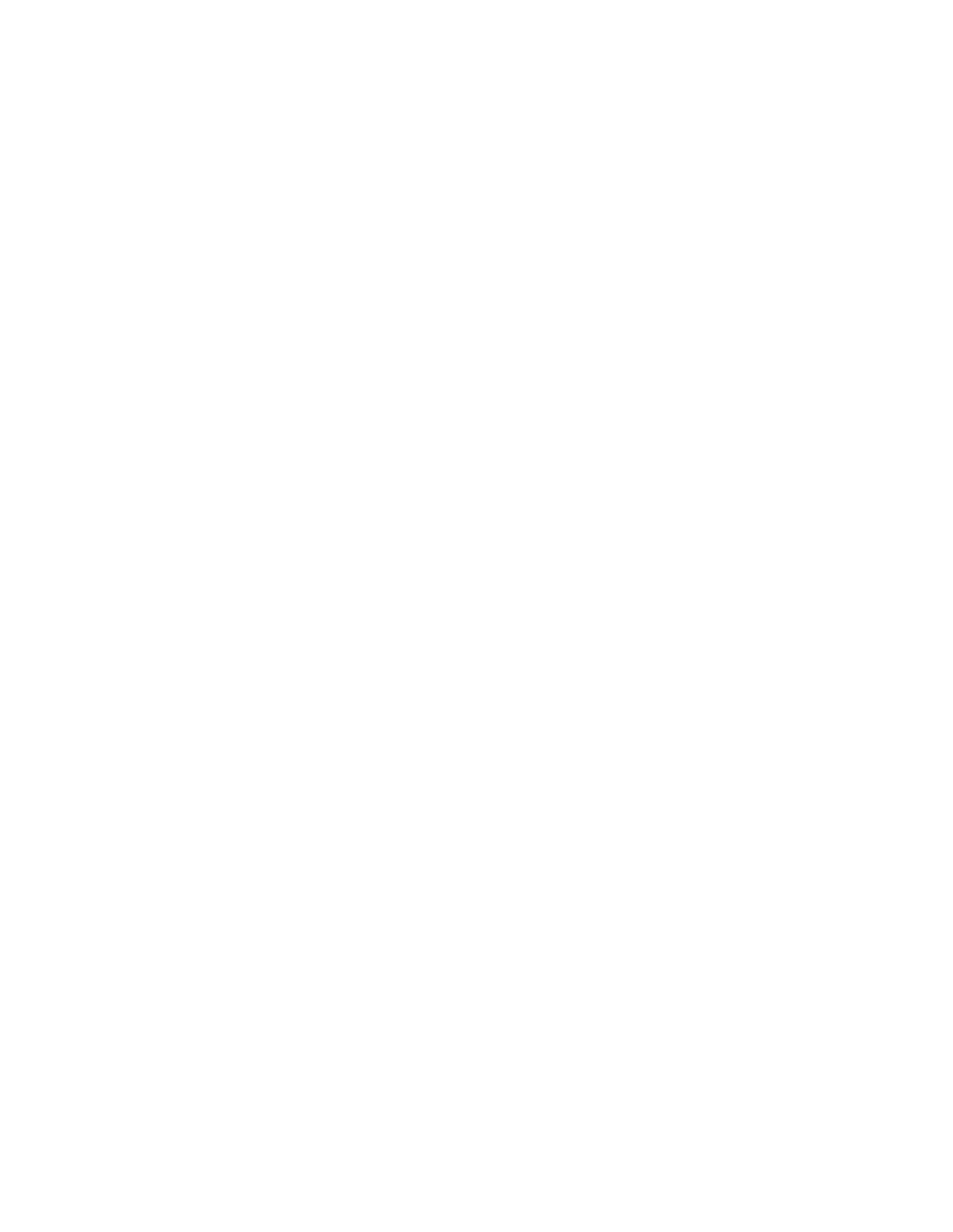# *In vitro* culture and characterization of alveolar bone osteoblasts isolated from type 2 diabetics

Dao-Cai Sun<sup>1,2\*</sup>, De-Hua Li<sup>1</sup>, Hui-Cang Ji<sup>3\*</sup>, Guo-Zhou Rao<sup>4</sup>, Li-Hua Liang<sup>1</sup>, Ai-Jie Ma<sup>5</sup>, Chao Xie<sup>1</sup>, Gui-Ke Zou<sup>1</sup> and Ying-Liang Song<sup>1\*</sup>

1Department of Implant Dentistry, School of Stomatology, Fourth Military Medical University, Xi'an, China <sup>2</sup>Department of Stomatology, The 291st Hospital of P.L.A, Baotou, China 3Military Sanatorium of Retired Cadres, Baotou, China 4Center of Laboratory, School of Stomatology, Xi'an Jiaotong University*,* Xi'an, China

#### 5Xi'an Technology University, Xi'an, China

# **Abstract**

In order to understand the mechanisms of poor osseointegration following dental implants in type 2 diabetics, it is important to study the biological properties of alveolar bone osteoblasts isolated from these patients. We collected alveolar bone chips under aseptic conditions and cultured them *in vitro* using the tissue explants adherent method. The biological properties of these cells were characterized using the following methods: alkaline phosphatase (ALP) chemical staining for cell viability, Alizarin red staining for osteogenic characteristics, MTT test for cell proliferation, enzyme dynamics for ALP contents, radio-immunoassay for bone gla protein (BGP) concentration, and ELISA for the concentration of type I collagen (COL-I) in the supernatant. Furthermore, we detected the adhesion ability of two types of cells from titanium slices using non-specific immunofluorescence staining and cell count. The two cell forms showed no significant difference in morphology under the same culture conditions. However, the alveolar bone osteoblasts received from type 2 diabetic patients had slower growth, lower cell activity and calcium nodule formation than the normal ones. The concentration of ALP, BGP and COL-I was lower in the supernatant of alveolar bone osteoblasts received from type 2 diabetic patients than in that received from normal subjects (P < 0.05). The alveolar bone osteoblasts obtained from type 2 diabetic patients can be successfully cultured *in vitro* with the same morphology and biological characteristics as those from normal patients, but with slower growth and lower concentration of specific secretion and lower combining ability with titanium than normal ones.

Key words: Alveolar bone; Cell culture; Implant; Osteoblast; Type 2 diabetics

## **Introduction**

Branemark proposed the osseointegration theory and established the biological basis of modern oral implantology in the early 1960s. With a growing number of clinical practices and basic research, oral implants have become an ideal means for repairing defects or lack of tooth column and maxillofacial organs (1). However, in clinical practice, many patients who need dental implants often have a range of systemic diseases, including cardiovascular disease, diabetes, metabolic bone disease, bleeding disorders, adrenal hyperfunction, Crohn's disease, autoimmune disease, nervous system disease, or mental disorders (2). These conditions often lead to failure of the implant prosthesis and greatly limit further application and promotion of implant technology. Within these systemic diseases, diabetes has an especially prominent manifestation and dental clinicians have been plagued by the high failure rate and risks for oral implants (3-7). Diabetes is a general metabolic abnormality and harbors a genetic predisposition to chronic systemic disease. Its incidence has increased yearly, with it already becoming a pandemic. The International Diabetes Federation (IDF) estimated that global cases will increase from 2.2 to 3.8 hundred million in 2025 (8,9). Among these diagnosed cases, type 2 diabetics account for ~90-95% (10) of all new cases of diabetes. Type 2 diabetes mellitus

Correspondence: Ying-Liang Song, Department of Implant Dentistry, School of Stomatology, Fourth Military Medical University, 145 West ChangLe Road, Xi'an 710032, China. Fax: +86-29-8252-1217. E-mail: songyingliang@163.com

\*These authors contributed equally to this study.

*Received June 17, 2011. Accepted March 23, 2012. Available online April 5, 2012. Published June 4, 2012.*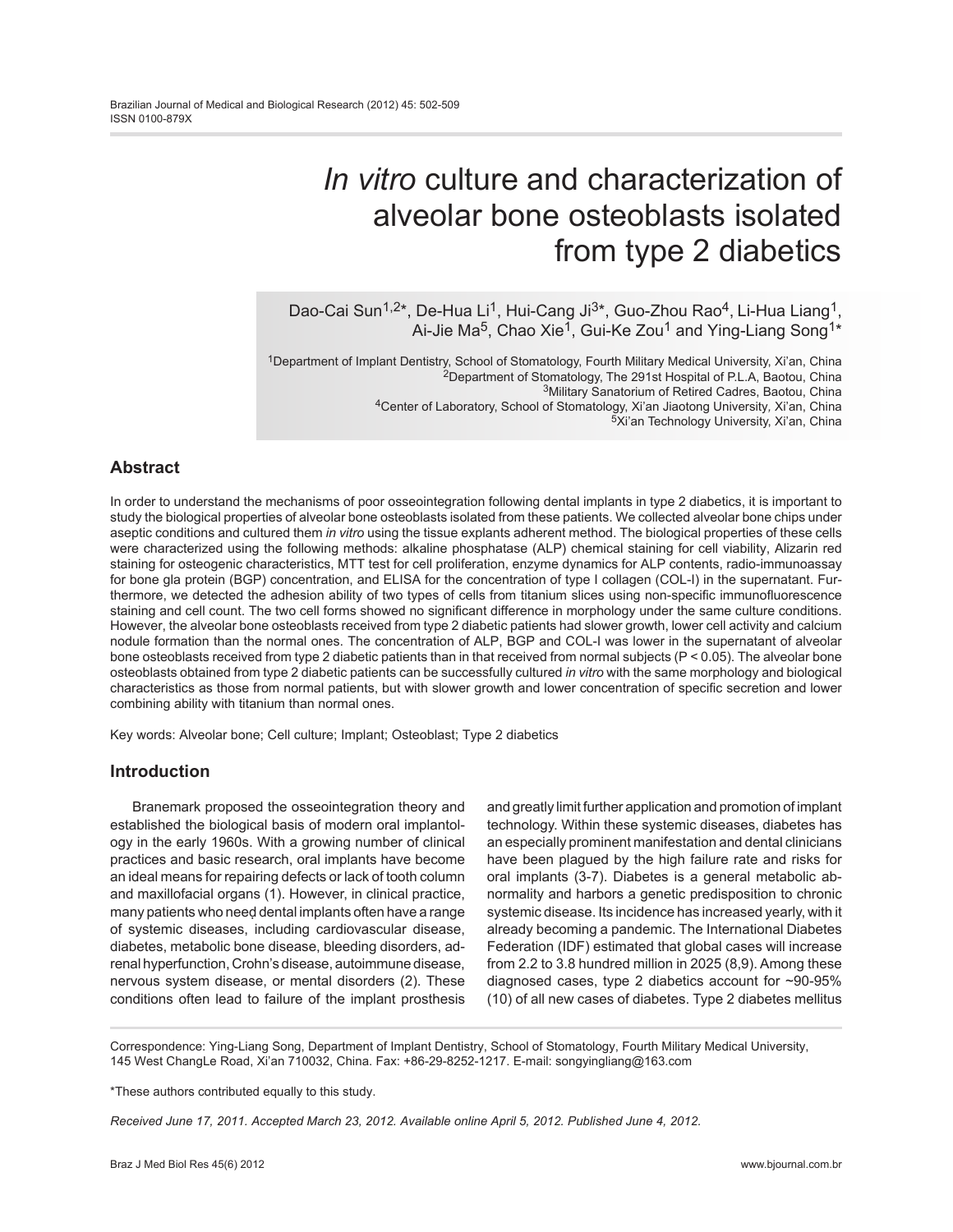was previously defined as non-insulin-dependent diabetes mellitus and is characterized by variable degrees of insulin resistance in peripheral tissue, impaired insulin secretion, and increased glucose production (11). Previous studies have shown that the implant cannot form good osseous adhesion to the surrounding tissues (12-19), although the exact mechanism remains unclear. The influence of type 2 diabetes mellitus on osseointegration has many complicated features. For example, damage to the healing ability of the bone, microvascular pathological changes in blood supply, decline in immune defenses, a decline in collagen fiber formation, and an increase in collagen enzyme activity (20). As a result, the differentiation of these osteoblasts is blocked and new bone formation is damaged. Based on previous studies using diabetic animals (19,21,22), our team attempted to elucidate the properties of osteoblasts of these type 2 diabetic patients, with the ultimate goal of improving the success rate for dental implants for type 2 diabetic patients.

## **Material and Methods**

## **Alveolar bone collection**

Samples of alveolar bone were collected from 2 patients who requested dental implants due to the lack of the left mandibular first molar. One patient was healthy and the other had an 8-year history of type 2 diabetes. The healthy and diabetic patients were males and were 47 and 48 years old, respectively. Blood tests indicated that blood glucose and glycosylated hemoglobin were 5.9 mM and 5.8% for the healthy patient and 11.7 mM and 10.8% for the diabetic patient, who had not controlled his blood glucose in the past. The diabetic patient was advised to lower his blood glucose level prior to having the dental implant. His blood glucose and glycosylated hemoglobin were 6.1 mM and 6.2%, respectively, after 2 months of manipulation of both diet and medicine (oral intake of metformin). With the permission of both the patients and the University Research Ethics Committee, bone chips were collected from both patients using aseptic techniques.

#### **Reagents and instruments**

Dulbecco's modified Eagle's medium (DMEM) (containing low and high carbohydrate) was purchased from Gibco Company (USA). Ten percent fetal calf serum (FCS) was purchased from Hao Yang (China). Trypsin (0.25%) and MTT were supplied by Sigma (USA). Alizarin red was from USA Scientifics. The alkaline phosphatase staining and test kits were purchased from NanJing Jiancheng Technology Company Ltd. (China). The bone gla protein (BGP) radioimmunoassay kit was supplied by BeiJing Puer Biological Technology Company Ltd. (China). The human collagen I (COL-I) kit was purchased from R&D Company (USA). Pure titanium slices 10 mm in diameter were supplied by the Northwest Institute for Nonferrous Metal Research of China (China).

#### **Osteoblast culture**

Collected bone chips were washed in triplicate with Hank's buffer containing two antibiotics (100 U/mL penicillin and 100 µg/mL streptomycin). The bone chips were centrifuged twice (5 min each), the supernatant was removed and the bone chips were placed on Petri dishes pre-coated with small amounts of FCS. The bone chips were moisturized with low carbohydrate DMEM and incubated for 3 h in a  $37^{\circ}$ C, 5% CO<sub>2</sub> incubator. The bone chips were then transferred to complete culture medium for 4 days using the same conditions. The culture medium was refreshed every 4 days, until the cells covered approximately 80% of the bottom of the Petri dishes. The cultured cells were re-plated to their fourth generation, which was used to identify biological specificity. The type 2 diabetic cells grew slower than those of the healthy patient and high sugar DMEM was therefore used for culture starting from the second generation.

#### **Alkaline phosphatase staining**

Cultured cells from both the healthy and diabetic patients were washed twice with PBS and then fixed with 2 mL 4% paraformaldehyde for 3 min. The cells were covered with freshly prepared alkaline phosphatase substrate and incubated for 15 min at 37°C in a dark, wet box. Cells were washed with PBS and stained with hematoxylin-eosin for 3 min and examined under a light microscope.

#### **Alizarin red staining**

The cultured cells were washed twice with PBS, then fixed with 95% ethanol for 10 min and washed with distilled water three times. Alizarin red (0.1%) in Tris-HCl, pH 8.3, was added to the cell culture and incubated for 30 min at 37°C. Cells were flushed with distilled water, air dried, and examined under a light microscope.

#### **Cell growth curve**

The cultured alveolar bone osteoblasts from both the type 2 diabetic patient (C1) and the healthy patient (C2) were transferred to 96-well plates and cultured further. The fourth generation of cells was collected and cell density was adjusted to 1 x  $10<sup>3</sup>/mL$ . Cells were then inoculated into multiple wells of the 96-well plates. At days 2, 4, 6, 8, and 10, 20 µL MTT was added to cultured cells for 4 h and a growth curve was determined using a standard enzyme analyzer at 490-nm wavelength.

## **Alkaline phosphatase content**

Using the techniques described above, the C1 and C2 cells were centrifuged at days 2, 4, 6, and 8. The supernatants were collected and alkaline phosphatase content was measured using a colorimetric assay according to manufacturer instructions (alkaline phosphatase staining and test kit, NanJing Jiancheng Technology Company Ltd.). Absorbance was measured at 520 nm and was converted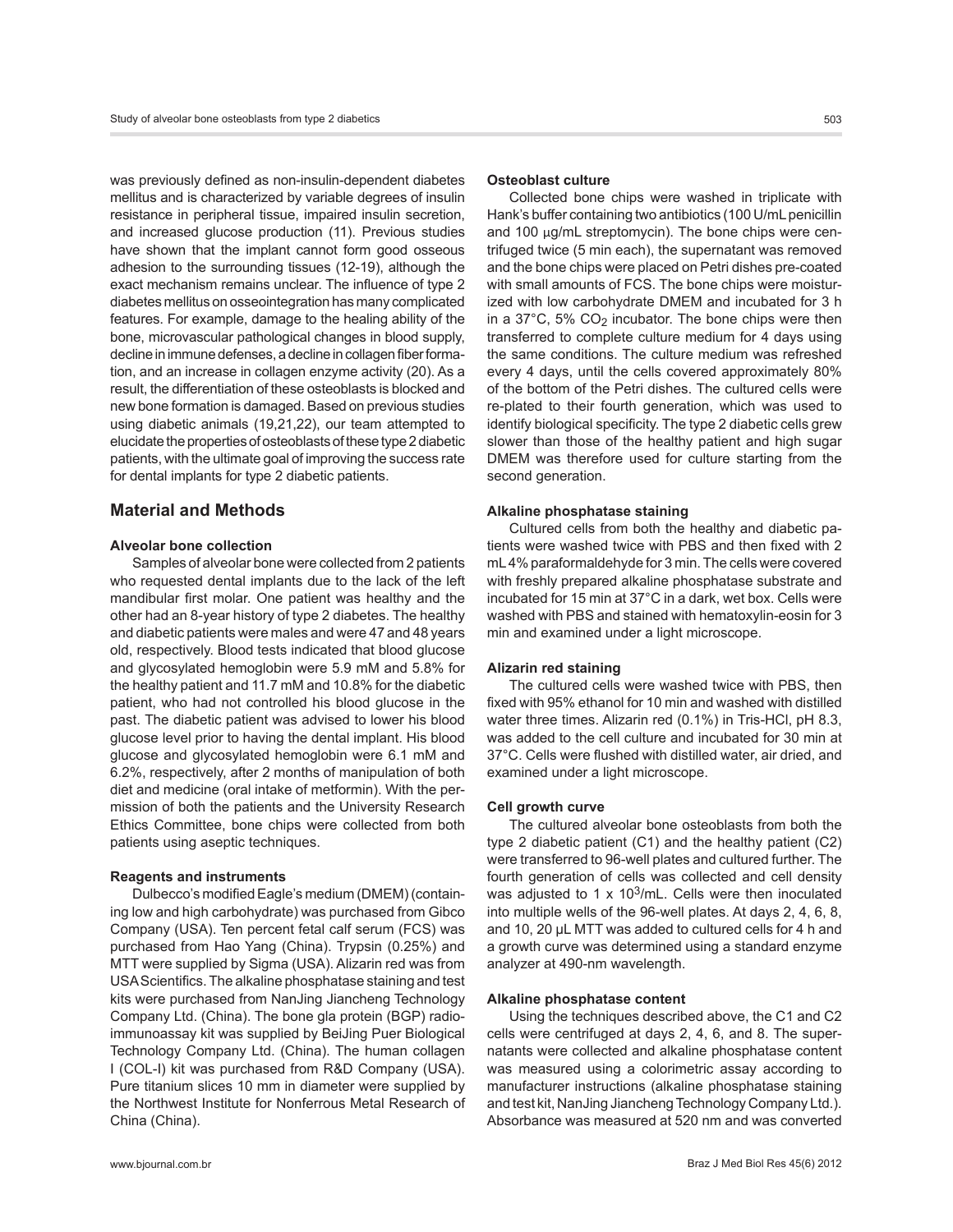to enzyme activity units.

#### **BGP concentration in osteoblast supernatant fluid**

The BGP concentration was determined using the <sup>125</sup>I BGP radio-immunity kit (BeiJing Puer Biological Technology Company Ltd.) according to manufacturer instructions. The mixed liquid was left at room temperature for 20 min and then centrifuged at 3500 rpm for 25 min at 4°C. The supernatant was removed and the precipitation value for each tube was measured using a gamma counter. The corresponding sample concentration was obtained according to the standard curve.

# **Human COL-I concentration in osteoblast supernatant fluid**

COL-I concentration was determined using the human COL-I kit (R&D Company, USA) according to the manufacturer operation manual and absorbance was measured at 450 nm. The corresponding concentration was calculated according to the standard curve.

## **Nonspecific immunofluorescence staining and cell count**

C1 and C2 cells were inoculated onto culture plates pre-

loaded with titanium slices. When the titanium slices were fully covered with cells, the culture medium was removed, and the cells were washed with PBS twice and then immersed in the fluorescence dye acrydine orange (Sigma). Cells were examined using a fluorescence microscope. Cells were digested with trypsin and the cell concentration was adjusted to 1  $\times$  10<sup>3</sup> cells/mL. Cells were inoculated onto 6-well culture plates pre-loaded with titanium slices at the top, bottom, left, and right. The cell suspension was slowly added to the titanium slices, cultured in a  $37^{\circ}$ C,  $5\%$  CO<sub>2</sub> incubator until the titanium slices was covered with cells. The titanium slices were placed on Petri dishes, washed with PBS and digested with 0.25% trypsin and the cell number was counted.

# **Results**

#### **Osteoblast morphology and growth conditions**

In primary cells, osteoblasts from the healthy patient migrated out of the tissue mass by the 5th day in culture, whereas it took 9 days for the osteoblasts from the diabetic patient to migrate out (Figure 1a, Panel A). The morphology of cells from the two patients was similar. Cells first migrating from the tissue were long and slim. As



**Figure 1.** Comparison of cell morphology (*a*) and mineralization (*b*) of osteoblast cells from a healthy patient and a type 2 diabetic patient. *a*, Morphology of cells from the type 2 diabetic patient that migrated out of tissue chips (*Panel A*; magnification: 200X). Cells from a healthy patient (*Panel B*; magnification 400X). Cells from a type 2 diabetic patient before passage in culture (*Panel C*; magnification: 200X). *b*, Cell mineralization showing high mineralization density of cells from a healthy patient (*Panel A*; magnification: 400X). Mineralization nodules formed from cells of the healthy patient (*Panel B*). Several mineralization nodules formed from cells of the type 2 diabetic patient (*Panel C*). Blue arrow indicates high mineralization density of cells. Red arrows indicate mineralization nodules.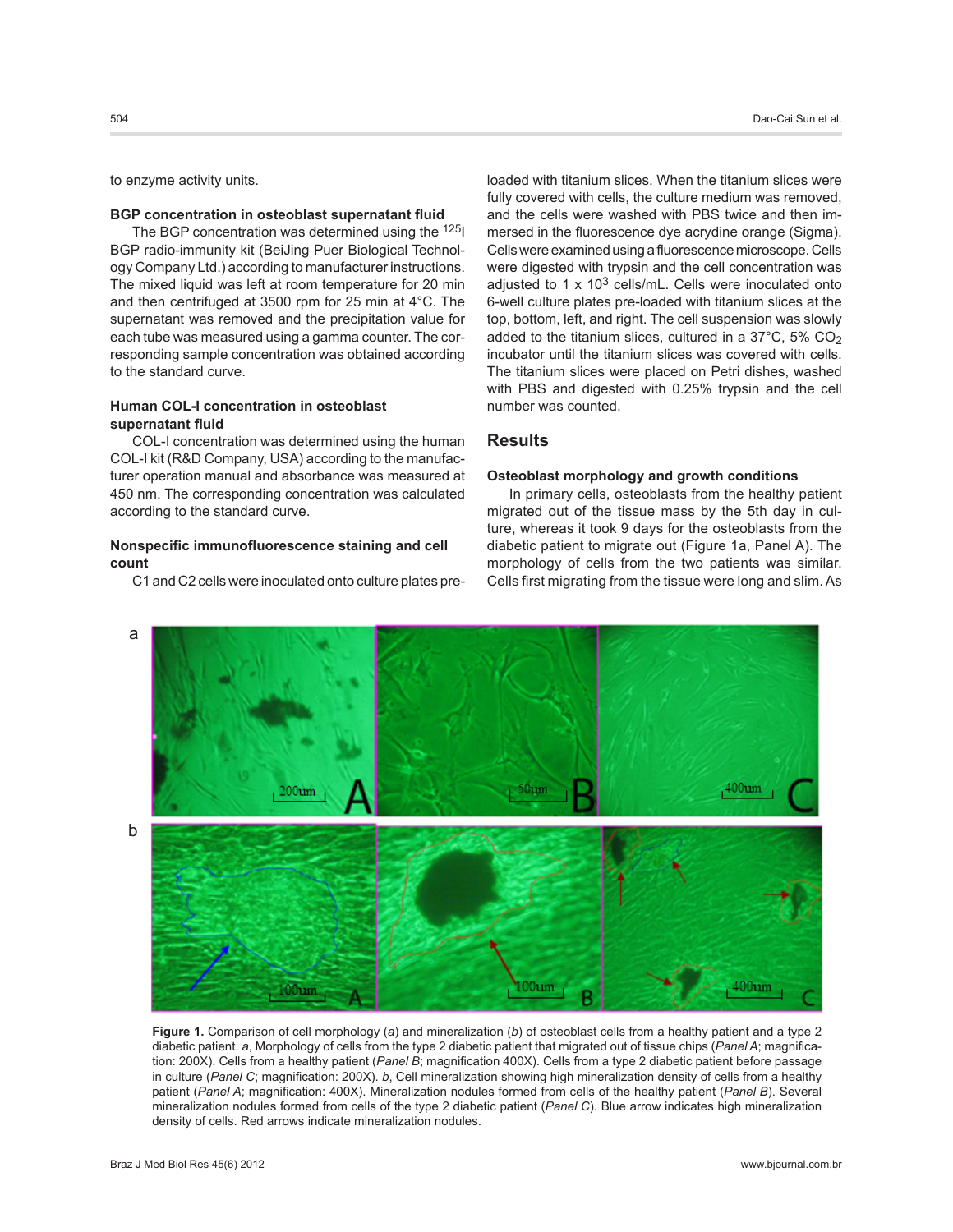cell number increased and cells continued to grow, they became polygonal or triangular. The osteoblast cells were re-cultured when they covered 80% of the bottom of the plates (22 days for cells from the healthy patient and 32 days for cells from the diabetic patient; Figure 1a, Panel B). Mineral nodules were observed in the newly cultured cells. Figure 1b shows the process of mineral nodule formation (blue outline) and well-formed mineral nodules (red outline). Cell growth time in low carbohydrate DMEM of the type 2 diabetic patient was significantly slower than that in high carbohydrate DMEM (Figure 2). No significant difference for cell growth was observed, however, in the healthy patient.

#### **Alkaline phosphatase staining**

The majority of cells from the healthy patient showed positive alkaline phosphatase (ALP) staining. Gully-like shapes were observed between cells, and the cytoplasm color was dark gray (Figure 3a, Panel A). Under the same culture conditions, cells from the type 2 diabetic patient appeared lighter in color (Figure 3a, Panel B) compared to those from the healthy patient. Positive-stained cells were loosely arranged. Using the grid count method, we

calculated that the positive cells from the healthy patient were 92%, while the positive cells from the type 2 diabetic patient were 73%, indicating that the activity of alkaline phosphatase from type 2 diabetic cells was lower than that from healthy cells.

#### **Alizarin red staining**

Using the same culture conditions, cells from the healthy patient and the diabetic patient showed Alizarin red-positive staining. Dark-red staining with various sizes and shapes was observed, confirming the formation of mineral nodules. Cells from the diabetic patient showed less mineral nodules, and the sizes of the nodules were smaller than those of the healthy patient (Figure 3b).

## **Colorimetric analysis of thiazole blue**

After cell inoculation at 2, 4, 6, 8, and 10 days, the cell number and growth curves were calculated. The number of cells from the healthy patient was high during the 4-8-day period, while the number of cells from the type 2 diabetic patient peaked on the 6-8th day. Cells from both patients reached saturation during the 8-10-day period, and then gradually declined. As shown in Figure 4, proliferation of type 2 diabetic cells was



**Figure 2.** Comparison of cell growth from the type 2 diabetic mellitus (DM) patient in low and high carbohydrate DMEM. The height of the column indicates the mean  $\pm$  SD (\*P < 0.05; oneway ANOVA).



**Figure 3.** Comparison of alkaline phosphatase (ALP) staining (*a*) and mineral nodules (*b*) of osteoblast cells from a healthy subject and from a type 2 diabetic patient. *a*, ALP staining of osteoblast cells from a type 2 diabetic patient (*Panel A*), and from a healthy patient (*Panel B*). *b*, Mineral nodules secreted by osteoblast cells from a type 2 diabetic patient (*Panel A*), and a healthy patient (*Panel B*). Arrows indicate mineral nodules after alkaline phosphatase staining.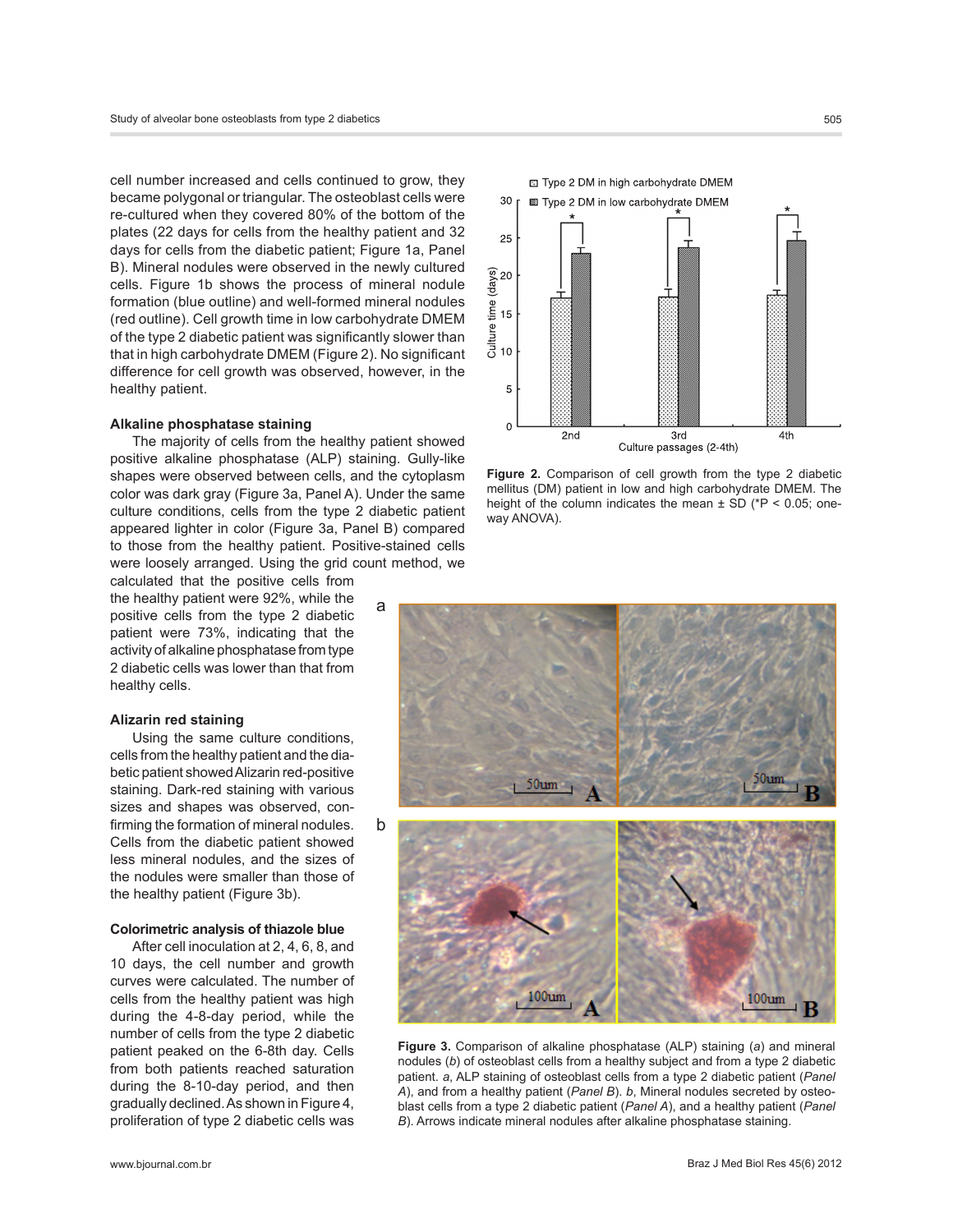slower than that of cells from the healthy patient.

## **Quantitative assessment of alkaline phosphatase activity**

The alkaline phosphatase activity of cells from the healthy patient was highest on the 6th day, as opposed to the 8th day for the patient with type 2 diabetes. The overall trend for alkaline phosphatase activity from the healthy patient was relatively higher than that of the type 2 diabetic (P < 0.05; Table 1).

## **Determination of BGP concentration**

According to the standard concentration curve, we obtained BGP concentrations in the supernatant fluid from cells of the type 2 diabetic and healthy patients at 2, 4, 6, and 8 days and found that both reached a peak on the 6th day and gradually decreased on the 8th day, with significant differences in BGP concentrations between patients (P < 0.05; Table 1).

#### **COL-I concentration**

COL-I concentration was determined according to the standard cell concentration (absorbance value). The COL-I concentration of C1 reached its highest level on the 6th day, but the overall increase was slow. On the 4th day, the COL-I concentration of the healthy patient increased significantly and reached a peak on the 6th day. The COL-I concentration of the healthy patient was significantly higher than that of the type 2 diabetic patient (P < 0.05; Table 1).

## **Immunofluorescence staining and cell count**

Immunofluorescence staining showed that cells from both the healthy and the diabetic patient were able to adhere to the titanium slices. Cell nuclei and cell membranes were observed using various fluorescence backgrounds (Figure 5). Under the same conditions, the cell counts of the diabetic patient (means  $\pm$  SD = 0.45  $\pm$  0.138, x 10<sup>5</sup> cells/mL) and the healthy patient (means  $\pm$  SD = 0.53  $\pm$  0.239, x 10<sup>5</sup> cells/mL) were significantly different (P < 0.05; one-way ANOVA). The ability to adhere to the titanium slices was



**Figure 4.** Cell proliferation curve determined by the MTT assay.

**Table 1.** Comparison of alkaline phosphatase (ALP), bone gla protein (BGP), and type I collagen (COL-I) concentration in the supernatant of cells from a diabetic patient and a healthy patient.

| Category             | Day 2                        | Day 4             | Day 6             | Day 8              |
|----------------------|------------------------------|-------------------|-------------------|--------------------|
| $ALP$ (mg/mL)        |                              |                   |                   |                    |
| <b>Diabetic</b>      | $3.50 \pm 0.25$              | $3.84 \pm 0.15$   | $4.78 \pm 0.16$   | $5.28 \pm 0.15$    |
| Healthy              | $4.69 \pm 0.16^*$            | $5.23 + 0.21*$    | $7.08 \pm 0.10^*$ | $6.32 \pm 0.14*$   |
| BGP (ng/mL)          |                              |                   |                   |                    |
| <b>Diabetic</b>      | $2.77 \pm 0.06$              | $7.61 \pm 0.03$   | $12.43 \pm 0.06$  | $8.01 \pm 0.01$    |
| Healthy              | $4.37 \pm 0.09^*$            | $13.81 + 0.12*$   | $15.67 + 0.11*$   | $14.99 \pm 0.30^*$ |
| $COL-I$ ( $\mu$ g/L) |                              |                   |                   |                    |
| <b>Diabetic</b>      | $2.75 \pm 0.23$              | $2.98 \pm 0.18$   | $422 + 021$       | $2.51 \pm 0.24$    |
| Healthy              | $4.08 \pm 0.19$ <sup>*</sup> | $7.98 \pm 0.21$ * | $8.75 \pm 0.22^*$ | $5.40 \pm 0.19^*$  |

Data are reported as means  $\pm$  SD. \*P < 0.05 compared to the diabetic patient (one-way ANOVA).

> **Figure 5.** Comparison of morphology using immunofluorescence of cells from a healthy patient (*A*) and from a type 2 diabetic patient (*B*). Black arrows partly indicate cells of a healthy patient. White arrows partly indicate cells of a type 2 diabetic patient. There were no significant morphological differences and both adhered to the titanium slices.

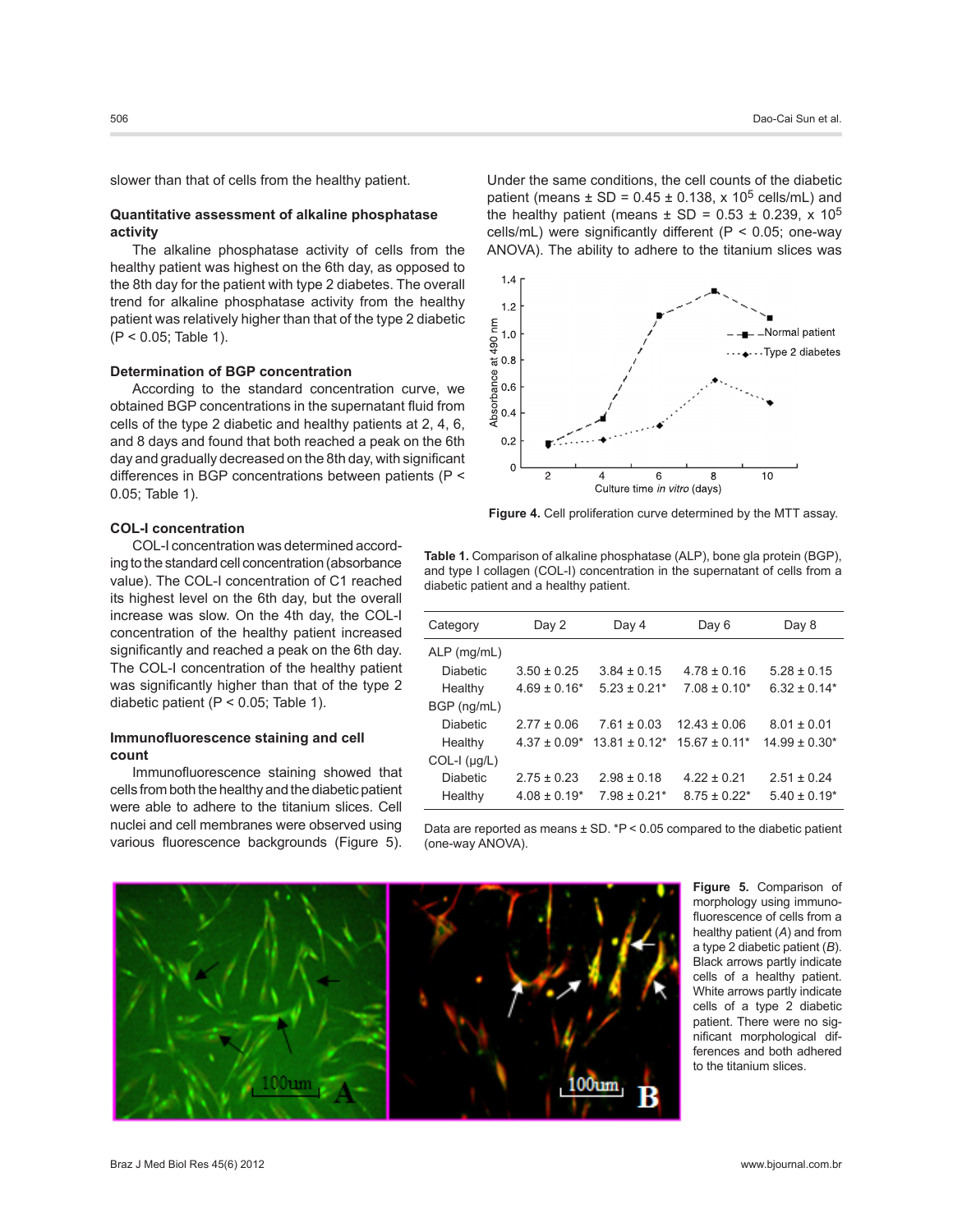lower for cells from the type 2 diabetic patient than for cells from the healthy patient.

# **Discussion**

Osteoblasts are known to differentiate from multifunctional marrow mesenchymal stem cells through osteoprogenitor cells and into pre-osteoblasts. Mature osteoblasts synthesize collagenous and non-collagenous extracellular bone matrix proteins, and initiate and support matrix mineralization (23). The craniofacial skeleton originates from the ectomesenchyme and the alveolar tissue is formed by intramembranous ossification. It then surrounds the root of the tooth and constantly changes during the development of the mobile, shedding and chewing functions of the tooth. It is the most active part of bone tissue metabolism (24,25). The alveolar osteoblasts can participate in the precise regulation of osteoclast to bone resorption and maintain bone metabolism balance besides forming bone matrix collagen and protein. This balance, however, is influenced by systemic diseases, particularly diabetes. The insulin resistance associated with type 2 diabetics can reduce the quantity of osteoblast and bone matrix synthesis (26). Persistent hyperglycemia can inhibit osteoblast differentiation (27- 29), reduce alkaline phosphatase activity and delay bone deposition and mineralization (30). Osteoblast formation and differentiation become the keys for osseointegration. It is therefore particularly important to understand the biological properties of osteoblasts from type 2 diabetic patients.

Our results suggest that alveolar bone osteoblasts from type 2 diabetic patients can be successfully cultured *in vitro* and have a specific morphology compared to normal osteoblasts. Moreover, we confirmed that they differ in growth rate, activity and mineral secretion. Diabetic alveolar bone osteoblasts have strong memory function for pathologic alveolar bone lesions. Furthermore, these memory functions have been supported by previous animal studies (25-27). The ability to adhere to titanium slices as well as the ability for secretion are lower for osteoblasts from type 2 diabetics. This may be a reason for the poor adhesion of implants surrounding bone in diabetic patients.

Our results also show that osteoblasts from a type 2 diabetic patient exhibited slow growth in low carbohydrate DMEM, while they grew faster in the high sugar medium. The osteoblasts from the healthy patient showed no obvious difference in growth in low or high sugar medium. We speculate that this may be closely related to the speed of reduction of blood glucose to the normal range in the type 2 diabetic within 2 short months, which did not permit the diabetic osteoblasts to adapt to low carbohydrate environments. Similarly, people who live on a plateau on a long-term basis find it difficult to adapt to the atmospheric pressure when they reach a summit. This phenomenon is often seen in the clinic where patients with high blood glucose are often asked to quickly lower their blood glucose levels using insulin

before the dental implant, fact that causes a higher failure rate. We speculate that type 2 diabetic patients should lower their blood glucose gradually and slowly prior to their dental implant. Further experiments on both animal models and humans are needed to confirm this hypothesis.

Dentists may hesitate to perform dental implants in diabetic patients for a variety of reasons, including delayed wound healing, prevalence of microvascular disease, impaired response to infection, and susceptibility to periodontal disease (5). In the present study, to guarantee the success of dental implants for the diabetic patient, we only collected bone chips on the pilot or twist drill, which ensured the purity of trabecular bone to a certain extent. Successful culture of normal alveolar bone osteoblasts has been reported earlier (21,28-30). In this study, we cultured alveolar bone osteoblasts from a healthy patient and a diabetic patient under the same conditions. We also characterized the cultured cells using an alkaline phosphatase kit, a BGP radioimmunity kit and a type I collagen kit. These methods are simple and the results are reliable.

The patient had an 8-year history of diabetes and never systematically controlled his blood sugar. A low-calorie diet and oral intake of metformin were prescribed to the patient for two months prior to the surgery. The blood glucose dropped to the normal range, possibly due to the fact that 1) the patient was sensitive to metformin, and 2) the patient's active cooperation, such as following a lowcalorie diet, performing moderate exercise, etc. No weight loss was observed during the 2-month period of treatment. It is not clear whether metformin has any influence on alveolar bone of osteoblasts. Cortizo et al. (31) reported that metformin promotes osteoblast-like cell proliferation in a dose-dependent manner. It has also been reported that metformin may help reduce bone fracture (32). In the present study, we showed that the cellular activity of a diabetic patient was poor even with the metformin intake. Experiments are underway to compare the cell activity of diabetic patients receiving or not metformin treatment. Alveolar bone osteoblasts of type 2 diabetic patients can be successfully cultured *in vitro*. The cultured cells provided an experimental carrier to study the mechanisms of poor synostosis for type 2 diabetic implants. It also permitted us to observe more directly the influences and changes of the diabetic osteoblasts, therefore, providing new information for exploring effective treatment methods.

We have previously demonstrated in an animal system that osteoblast formation and differentiation is the key influence of osseointegration following dental implants (18-20). In the present study, we tried to adapt the animal studies to clinical ones by comparing the biological characteristics of alveolar bone osteoblasts from a normal subject and a type 2 diabetic patient. It is much more difficult, however, to collect clinical samples, especially considering the patient's age, gender, weight, lack of teeth, blood sugar levels, alveolar bone health conditions, etc. This greatly limited our study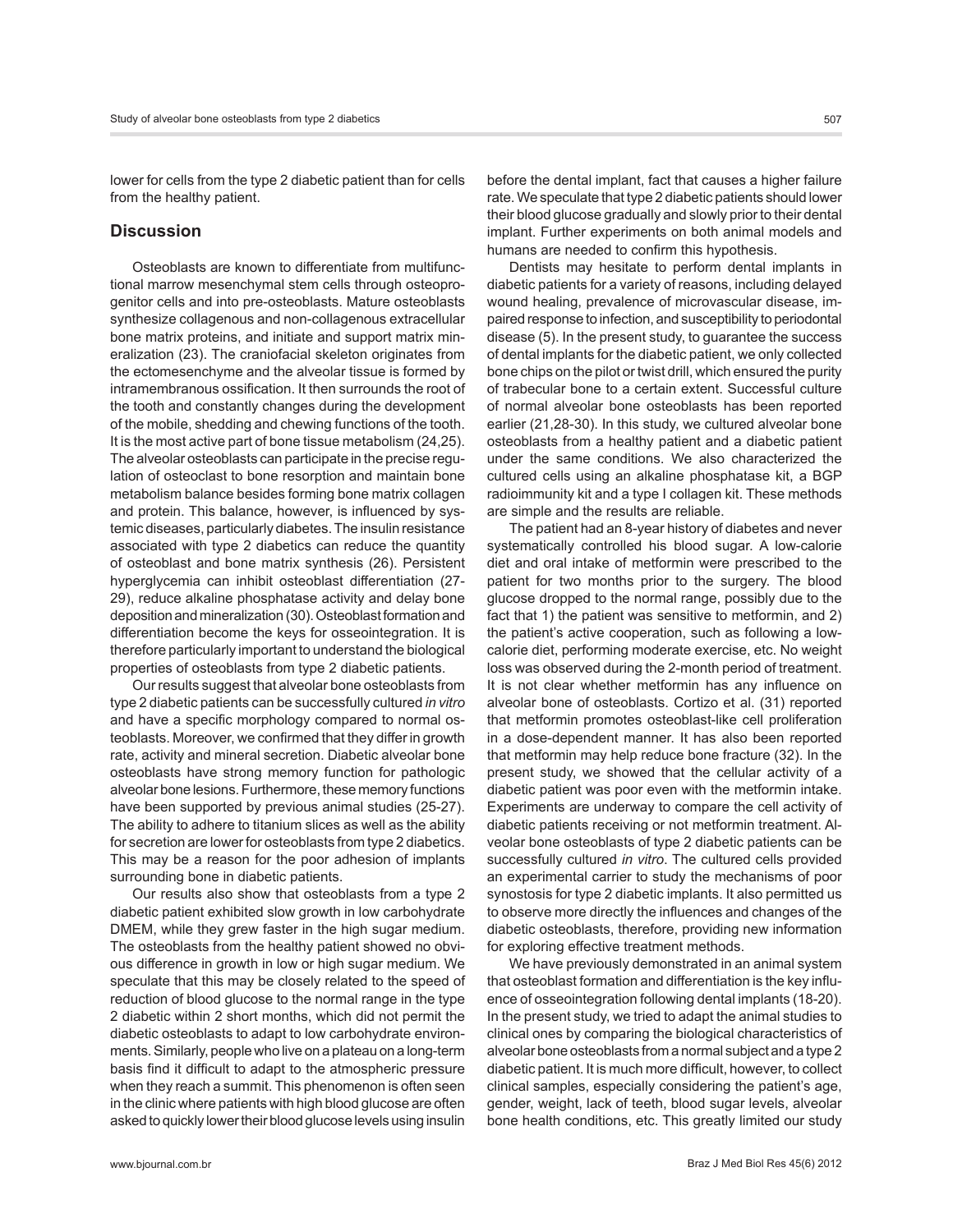in terms of number of samples. Follow-up experiments will be conducted with a large sample size, as we are screening more patients that fulfill our criteria.

Within the limitations of this study, it can be concluded that alveolar bone osteoblasts from type 2 diabetic patients can be successfully cultured *in vitro*. Furthermore, this study has yielded important evidence showing that type 2 diabetic osteoblasts had a slower growth rate, lower cell activity, less mineral nodule formation, and lower concentrations of

# **References**

- 1. Hilsen KL, Kallis J. Immediate placement and immediate loading of implants: restoring a smile in one day. *Dent Today* 2007; 26: 84, 86, 88.
- 2. Scully C, Hobkirk J, Dios PD. Dental endosseous implants in the medically compromised patient. *J Oral Rehabil* 2007; 34: 590-599.
- 3. Nevins ML, Karimbux NY, Weber HP, Giannobile WV, Fiorellini JP. Wound healing around endosseous implants in experimental diabetes. *Int J Oral Maxillofac Implants* 1998; 13: 620-629.
- 4. Fiorellini JP, Chen PK, Nevins M, Nevins ML. A retrospective study of dental implants in diabetic patients. *Int J Periodontics Restorative Dent* 2000; 20: 366-373.
- 5. Olson JW, Shernoff AF, Tarlow JL, Colwell JA, Scheetz JP, Bingham SF. Dental endosseous implant assessments in a type 2 diabetic population: a prospective study. *Int J Oral Maxillofac Implants* 2000; 15: 811-818.
- 6. Morris HF, Ochi S, Winkler S. Implant survival in patients with type 2 diabetes: placement to 36 months. *Ann Periodontol* 2000; 5: 157-165.
- 7. Moy PK, Medina D, Shetty V, Aghaloo TL. Dental implant failure rates and associated risk factors. *Int J Oral Maxillofac Implants* 2005; 20: 569-577.
- 8. Zimmet P, Shaw J, Alberti KG. Preventing type 2 diabetes and the dysmetabolic syndrome in the real world: a realistic view. *Diabet Med* 2003; 20: 693-702.
- 9. Federation I. *Diabetes atlas*. Brussels: International Diabetes Federation; 2006.
- 10. Hasegawa H, Ozawa S, Hashimoto K, Takeichi T, Ogawa T. Type 2 diabetes impairs implant osseointegration capacity in rats. *Int J Oral Maxillofac Implants* 2008; 23: 237-246.
- 11. Casap N, Nimri S, Ziv E, Sela J, Samuni Y. Type 2 diabetes has minimal effect on osseointegration of titanium implants in *Psammomys obesus*. *Clin Oral Implants Res* 2008; 19: 458-464.
- 12. McCracken M, Lemons JE, Rahemtulla F, Prince CW, Feldman D. Bone response to titanium alloy implants placed in diabetic rats. *Int J Oral Maxillofac Implants* 2000; 15: 345- 354.
- 13. Kotsovilis S, Karoussis IK, Fourmousis I. A comprehensive and critical review of dental implant placement in diabetic animals and patients. *Clin Oral Implants Res* 2006; 17: 587- 599.
- 14. Fiorellini JP, Nevins ML. Dental implant considerations in the diabetic patient. *Periodontol 2000* 2000; 23: 73-77.
- 15. Mellado-Valero A, Ferrer Garcia JC, Herrera BA, Labaig RC. Effects of diabetes on the osseointegration of dental im-

ALP, BGP and COL-I. Thus, our combined findings strongly suggest that osteoblast formation and differentiation are the keys for poor osseointegration in type 2 diabetics.

# **Acknowledgments**

The authors would like to thank Professor Jing Wang for providing experimental instruments.

plants. *Med Oral Patol Oral Cir Bucal* 2007; 12: E38-E43.

- 16. Tawil G, Younan R, Azar P, Sleilati G. Conventional and advanced implant treatment in the type II diabetic patient: surgical protocol and long-term clinical results. *Int J Oral Maxillofac Implants* 2008; 23: 744-752.
- 17. Bugea C, Luongo R, Di Iorio D, Cocchetto R, Celletti R. Bone contact around osseointegrated implants: histologic analysis of a dual-acid-etched surface implant in a diabetic patient. *Int J Periodontics Restorative Dent* 2008; 28: 145-151.
- 18. Wang F, Song YL, Li DH, Li CX, Wang Y, Zhang N, et al. Type 2 diabetes mellitus impairs bone healing of dental implants in GK rats. *Diabetes Res Clin Pract* 2010; 88: e7-e9.
- 19. Wang F, Song YL, Li CX, Li DH, Zhang HP, Ma AJ, et al. Sustained release of insulin-like growth factor-1 from poly(lactide-co-glycolide) microspheres improves osseointegration of dental implants in type 2 diabetic rats. *Eur J Pharmacol* 2010; 640: 226-232.
- 20. Wang B, Song Y, Wang F, Li D, Zhang H, Ma A, et al. Effects of local infiltration of insulin around titanium implants in diabetic rats. *Br J Oral Maxillofac Surg* 2011; 49: 225-229.
- 21. Perinpanayagam H, Martin T, Mithal V, Dahman M, Marzec N, Lampasso J, et al. Alveolar bone osteoblast differentiation and Runx2/Cbfa1 expression. *Arch Oral Biol* 2006; 51: 406-415.
- 22. Saffar JL, Lasfargues JJ, Cherruau M. Alveolar bone and the alveolar process: the socket that is never stable. *Periodontol 2000* 1997; 13: 76-90.
- 23. Sodek J, McKee MD. Molecular and cellular biology of alveolar bone. *Periodontol 2000* 2000; 24: 99-126.
- 24. Santana RB, Xu L, Chase HB, Amar S, Graves DT, Trackman PC. A role for advanced glycation end products in diminished bone healing in type 1 diabetes. *Diabetes* 2003; 52: 1502-1510.
- 25. Yeh JK, Evans JF, Chen MM, Aloia JF. Effect of hypophysectomy on the proliferation and differentiation of rat bone marrow stromal cells. *Am J Physiol* 1999; 276: E34-E42.
- 26. Chen TL. Inhibition of growth and differentiation of osteoprogenitors in mouse bone marrow stromal cell cultures by increased donor age and glucocorticoid treatment. *Bone* 2004; 35: 83-95.
- 27. Gevorgyan A, La Scala GC, Sukhu B, Leung IT, Ashrafpour H, Yeung I, et al. An *in vitro* model of radiation-induced craniofacial bone growth inhibition. *J Craniofac Surg* 2007; 18: 1044-1050.
- 28. Simao AM, Beloti MM, Rosa AL, de Oliveira PT, Granjeiro JM, Pizauro JM, et al. Culture of osteogenic cells from human alveolar bone: a useful source of alkaline phosphatase.